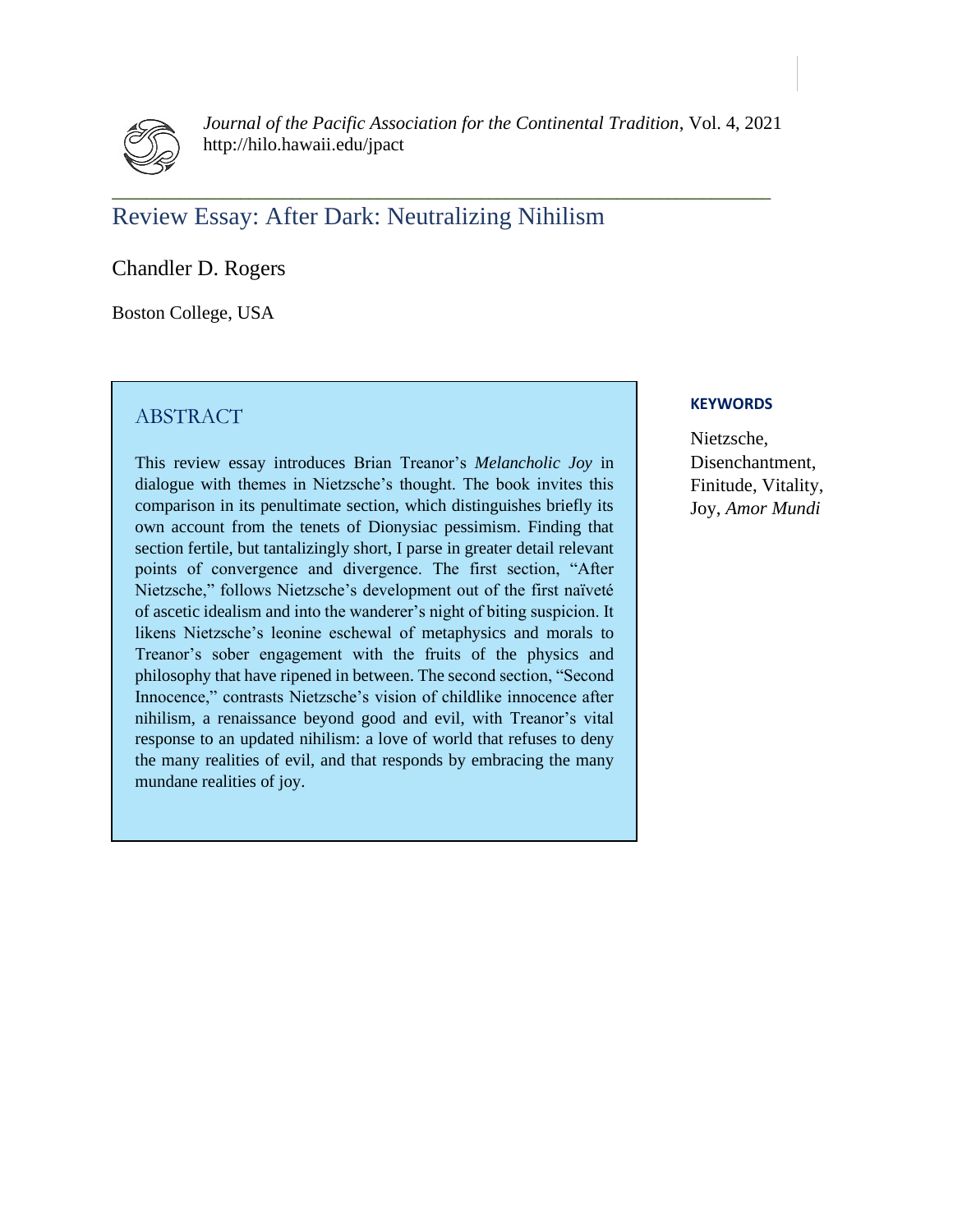A natural companion to environmental classics such as Thoreau's *Walden*, Dillard's *Pilgrim at Tinker Creek*, and Kohák's *The Embers and the Stars*, *Melancholic Joy* calls for recognition of the joys of embodiment in response to postmodern pessimism. After weathering an overwhelming barrage of reasons to despair, Treanor argues that experiences of vitality, hope, and love should be acknowledged alongside, as an experiential counterbalance. "From Mortality to Vitality" maintains that embodied experiences of vitality impart a faith that we belong to this world, while "A Twilight Hope" argues that "hope without why" is the proper response to a reality that counsels despair. "Amor Mundi" advocates a love of world that begins from an appreciation of its fundamental goodness. Finally, "Melancholic Joy" weaves these threads together into a vision of renewed joy that confronts and seeks to stave off the darkness.

The book emerges from a concern to combat the specter of nihilism in the twenty-first century. Not nihilism in its otherworldly, "religious" guise, that is, but nihilism as a symptom of overwhelming disenchantment. No longer merely a loss of faith in God, but now rather as a loss of faith in *reality*: despair as a loss of faith in this world after having rejected the possibility of the next. Update the physics by a century and a half, introduce a conception of deep time, consider the coming annihilation of all human, and indeed all terrestrial endeavor. Imagine the ultimate heat death of the universe, and ask: why go on, in the bleak light of a reality that would appear to counsel despair? When the embers of life are finally extinguished, all our projects will have long vanished. Dionysiac pessimism offers a vision of innocence as a response to the problem of nihilism after theism. Melancholic joy offers an alternative vision as a response to the problem of nihilism after Nietzsche.

### **I. After Nietzsche**

The ever-buzzing beehive of our civilization is not simply the background against which our projects take place, as if our historicity could be bracketed in the laboratory or at the writer's desk. In a disenchanted world, sober melancholy beclouds the theories of the philosopher *and* the scientist. For better or for worse, the fruits of our art and our science are products of circumstance. As Nietzsche himself comes to recognize, "our ideas, our values, our yeas and nays, our ifs and buts, grow out of us with the necessity with which a tree bears fruit."<sup>1</sup> Sickly seeds produce sickly trees, reaching restlessly toward the dim consolations of a dying star. These in turn yield feebler fruits. It has become impossible to determine which came first: civilization, or its discontents? Society, or the pallid produce of excess?

At least since the twentieth century the continent's best and brightest have tended to fixate upon the darkest and dreariest aspects of existence. Morbidity is considered the metaphysical microscope that brings ultimate reality into proper focus. Fleeting moments of mundane joy are likened to the veil of Maya, coaxing us to will our own suffering in the service of life's restless struggle to outgrow and outlast death. But the morose one, a black sheep hardened against the false hopes of the herd, sees clearly.

Despite maintaining aspirations to attain the fabled "view from nowhere," the speculations of twenty-first century science have tended to reinforce this melancholic disposition, even while more practical pursuits have fueled utopian aspirations to overcome our human limitations. The myopia of finitude both conditions and further poisons the fruits of our intellectual labor. On the one hand, theoretical physics presents a view of things that has grown increasingly grim. On the other hand, scientific experimentation "politely links hands" with technological innovation, as theory and praxis ally to fuel

<sup>1</sup> Nietzsche, *On the Genealogy of Morals and Ecce Homo*. Translated by Walter Kaufmann. New York: Vintage Publishing, 1989, p. 16.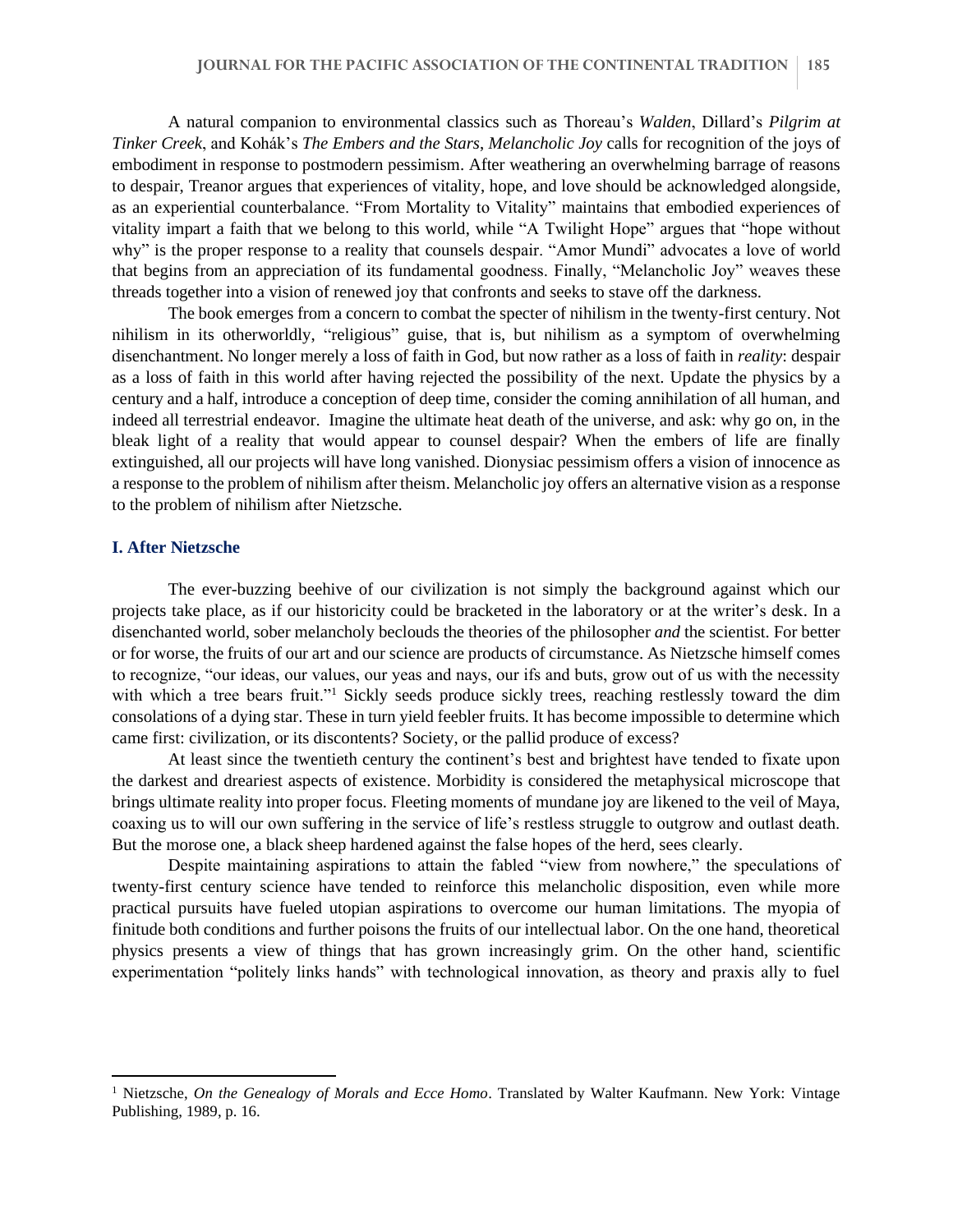civilization's sybaritic march toward an interstellar Elysium.<sup>2</sup> Extramundane metaphysical salvation has been succeeded by new faith in extraterrestrial, techno-scientific deliverance.<sup>3</sup>

Nietzsche's path out of nihilism begins with the rejection of faith, of metaphysics and of morals: the overcoming of the camel, the renunciation of renunciation. His early enthusiasm for Schopenhauer and for Wagnerism, a first naïveté of all-too-eager devotion, buckles under the weight of contradiction. Hypothetical asceticism is betrayed by practical egoism, where the alienating ideal of negation-byrenunciation turns out to mask the will to become powerful among one's peers, and a psychological need for recognition among the masses. Forsaking the prospects of a promising academic career, goaded by his declining health, and influenced by Reé, Nietzsche parts with both the dry, Apollonian guild of academic historians and the Dionysiac crowd of aesthetic idealists. He sets out with no real destination, casting off metaphysical illusions and urban luxuries. He enters the desert alone and begins to see things in a new light, his task being to expose the mechanisms at work behind the societal constructions he now observes from outside. The wanderer sets out in flight from sickness and in search of vitality.<sup>4</sup>

From his mountaintop vantage point the wanderer ignores the metaphysics of the forest. Nietzsche rejects Schopenhauer's vision of the Will behind appearances but keeps the suspicion. Myopia inflamed, he pays more careful attention to the trees and their all-too-human fruits. He adopts the posture of the German Materialists: not the ideal as the real, but the real as the material. Metaphysics is reinterpreted as a veil that conceals and directs investigative attention away from cold, hard, physical reality. Not the Will as the truth behind appearances, then, but the will to power as the force at play behind everything idealized among men, from the religious beliefs that formerly calmed the chaos bubbling beneath urban cityscapes, to the state that demands one's unremitting labor and unquestioning loyalty.

The lone lion sees through the engine of repression that fuels the modern industrial economy, where excess energy is channeled endlessly toward the production of needless commodities, and short-lived satisfactions and consumptive purchasing power mollify the boredom and frustration of exploited earners. The many are satisfied, for the most part, in an internalized struggle for the very lowest of goods. As neighbor exalts himself against neighbor, violence is sublimated by means of commercial competition among increasingly self-interested individuals. The organs of the political body war against one another, rendering it increasingly dyspeptic:

That individuals behave as though they knew nothing of all these anxieties does not mislead us: their restlessness reveals how well they know of them; they think with a precipitancy and with an exclusive preoccupation with themselves never before encountered in man, they build and plant for their own day alone, and the pursuit of happiness is never greater than when it has to be caught today or tomorrow: because perhaps by the day after tomorrow there will be no hunting at all. We live in the age of atoms, of atomistic chaos. […] Nowadays the crudest and most evil forces, the egoism of the money-makers and the military despots, hold sway over almost everything on earth. In the hands of these despots and money-makers, the state certainly makes an attempt to organize everything anew out of itself and to bind and constrain all those mutually hostile forces: that is to say, it wants men to render it the same idolatry they formerly rendered the church. […] The

<sup>2</sup> Cf. Nietzsche, *Genealogy*, p. 21.

<sup>&</sup>lt;sup>3</sup> As I write, new fruits have begun to ripen. Eager to leave our dying planet, celebrity CEOs have begun exiting earth's orbit, reaping a harvest of techno-scientific investment. Unable to part with untenable visions of endless economic growth and expansion, and in flight from detrimental ecological effects, they strain ever upward, in search of new markets.

<sup>4</sup> Nietzsche all but admits that his idealization of physiological strength arises from his lack thereof: "The fact is that *if* he were it, he would not represent, conceive, and express it: a Homer would not have created an Achilles nor a Goethe a Faust if Homer had been an Achilles or Goethe a Faust" (Nietzsche, *Genealogy*, p. 101).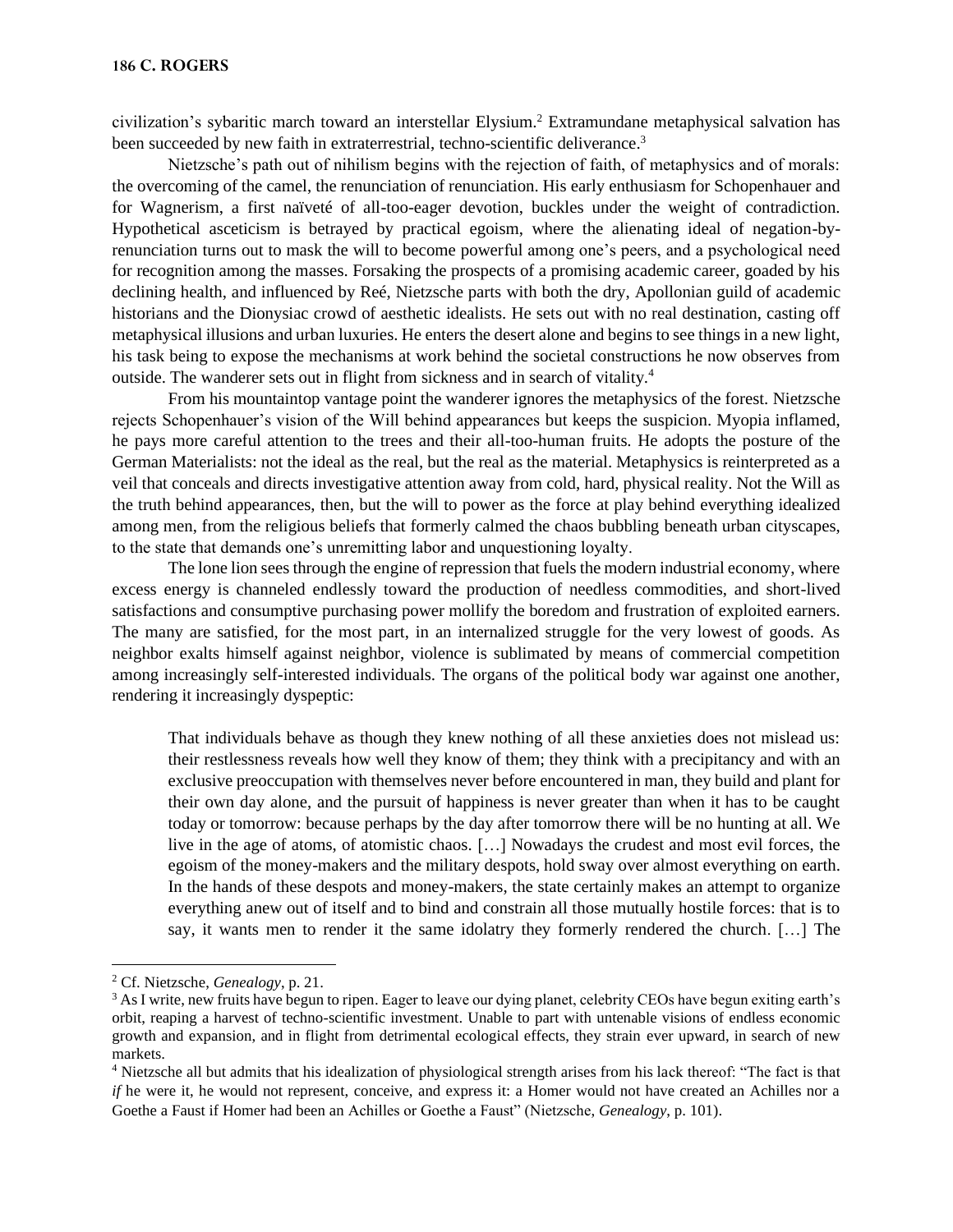revolution is absolutely unavoidable, and it will be the atomistic revolution: but what are the smallest indivisible basic constituents of human society?<sup>5</sup>

Expansion of the state eclipses the cultivation of culture, as the war of all against all becomes the war of the modern state against its enemies.<sup>6</sup> The lion leaves the city of excess and sets out in search of adventure. Whereas Plato's sheepdogs stick together in a pack, herding at the command of a shepherd-guardian, Nietzsche's warrior hunts alone. Ironically individualized, his becoming-lion harkens to the prehistoric nomad in search of adventure, spoils, and glory.<sup>7</sup>

Treanor's notion of melancholic joy embraces a similar practical ideal. Both continental philosophy's tendency to fixate upon the melancholic, and more contemporary manifestations of anxiety toward death—the cult of worship at the fountain of youth, and more generally the modern techno-scientific flight from suffering—are to be overcome in pursuit of *vitality*. <sup>8</sup> Even while Nietzsche idealized the physiological strength of the lion, biography betrays the extent to which the man of flesh and blood fell short of his ideal: "But while Nietzsche's own dangerous living was primarily intellectual notwithstanding a youthful stint in the army and long strolls in the alpine topography around Sils Maria his entreaty to dangerous living could, and should, be taken literally as well as metaphorically."<sup>9</sup> What exactly does this mean? Don't overthink it.

#### **II. Second Innocence**

Valorizing the exercise of power for power's sake provides physiological warrant for the pursuit of pleasure and power at the expense of the earth and its inhabitants. Treanor's notion of *vitality*, by contrast, is intended to re-introduce the thrill-seeker to the kind of cold, hard reality "to which we must accede and accommodate ourselves." It is meant to moderate the all-too-human hubris, and the egoistic affirmation of one's own power, that arise in consequence of "our remarkable success at bending reality to our will."<sup>10</sup> Willingly relinquishing societal comforts—air-conditioned houses, supermarket convenience, and the roads

<sup>5</sup> Nietzsche, *Untimely Meditations*. Edited by Daniel Breazeale. Cambridge: Cambridge University Press, 1997, pp. 149-150.

<sup>&</sup>lt;sup>6</sup> "The waters of religion are ebbing away and leaving behind swamps or stagnant pools; the nations are again drawing away from one another in the most hostile fashion and long to tear one another to pieces. The sciences, pursued without any restraint and in a spirit of the blindest *laissez faire*, are shattering and dissolving all firmly held belief; the educated classes and states are being swept along by a hugely contemptible money economy. The world has never been more worldly, never poorer in love and goodness. The educated classes are no longer lighthouses or refuges in the midst of this turmoil of secularization; they themselves grow daily more restless, thoughtless and loveless" (Ibid., p. 148).

<sup>7</sup> "In contrast to all this, everyone ought to say to himself: 'better to go abroad, to seek to become *master* in new and savage regions of the world and above all master over myself; to keep moving from place to place for just as long as any sign of slavery seems to threaten me; to shun neither adventure nor war and, if the worst should come to the worst, to be prepared for death: all this rather than further to endure this indecent servitude, rather than to go on becoming soured and malicious and conspiratorial!'" (Nietzsche, *Daybreak*. Edited by Maudemarie Clark and Brian Leiter. Cambridge: Cambridge University Press, 1997, p. 126).

<sup>8</sup> For a more focused account of such manifestations, and a more direct suggestion in response to these socio-economic conditions, see the excellent fourth chapter of *Emplotting Virtue*: "A Story of Simplicity: A Case Study in Virtue" (Brian Treanor, *Emplotting Virtue: A Narrative Approach to Environmental Virtue Ethics*. Albany: State University of New York Press, 2014, pp. 63-86).

<sup>9</sup> Brian Treanor, *Melancholic Joy: On Life Worth Living*. New York: Bloomsbury, 2021, p. 60. Cf. Nietzsche: "For believe me—the secret for harvesting from existence the greatest fruitfulness and the greatest enjoyment is—*to live dangerously*!" (Nietzsche, *The Gay Science*. Edited by Bernard Williams. Cambridge: Cambridge University Press, 2001, p. 161).

 $10$  Ibid., p. 65.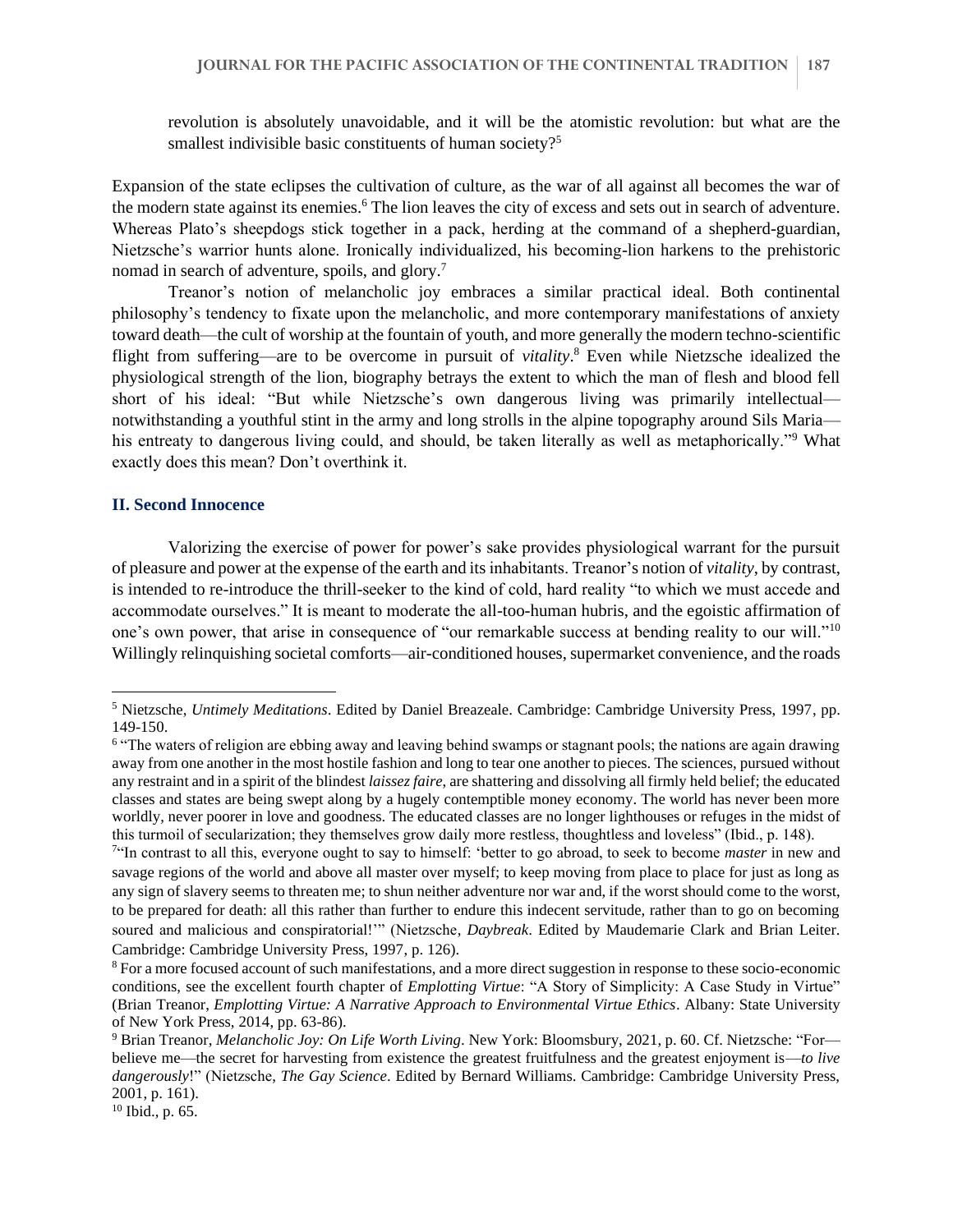paved in between—can put us back in touch with the rock-hard reality from which we have arisen, and our primordial vulnerability.

It is an exercise in privilege to be able to doubt one's existence in a stove-heated room, vital necessities provided for, while those less favored by fortune struggle simply to continue to exist. Likewise, how easy in our own day, surrounded by air-conditioned buildings, luxury-peddling billboards, and intrusion-preventing fences, to assume that reality is a human construction. But when one is faced with the need to lift a two-hundred-pound boulder, or climb a two-hundred-foot rock face—or, for that matter, and unarmed, to avoid becoming prey to a more vigorous natural predator—hard reality is quickly honored again, in its primordial preeminence. Vital needs are remembered again as vital needs, and one's own fundamental state of dependence comes back into view. Far from instrumentalizing resources toward the maximization of power and the increase of pleasure, in the wild one must accommodate oneself to a reality that far outstrips one's own bodily power. And most of the time, when faced with such primal challenges, one must ask for help.

The Nietzschean lion embraces the life that courses through its veins in the *liberation* of the will to power. By contrast with the camel's renunciation, the lion connotes negation by destruction, sublimated as the "untimely" deconstruction of metaphysical ideals and moral valuations. Whereas *vitality* awakens the bodily awareness that I belong to this world, the Nietzschean liberation of the will would sever the shackles of societal restraint by unchaining instincts repressed at society's founding.<sup>11</sup> The lion leaves civilization in pursuit of dangerous living also, but by contrast, he overcomes modern alienation by means of a *second* act of repression. Boundaries between the humane and the inhumane are erased in the egoic affirmation of one's own *physiological* strength (at the level of nature), or *aristocratic* strength (at the sublimated level of culture), where enculturated values are simply forgotten:

…once they go outside, where the strange, the *stranger* is found, they are not much better than uncaged beasts of prey. There they savor a freedom from all social constraints, they compensate themselves in the wilderness for the tension engendered by protracted confinement and enclosure within the peace of society, they go *back* to the innocent conscience of the beast of prey, as triumphant monsters who perhaps emerge from a disgusting procession of murder, arson, rape, and torture, exhilarated and undisturbed of soul, as if it were no more than a students' prank, convinced they have provided the poets with a lot more material for song and praise. One cannot fail to see at the bottom of all these noble races the beast of prey, the splendid *blonde beast* prowling about avidly in search of spoil and victory; this hidden core needs to erupt from time to time, the animal has to get out again and go back to the wilderness.<sup>12</sup>

The will to power individuates, separating the blonde beast from the herd. Nietzsche endorses a leonine version of the "atomistic chaos" he had earlier eschewed.<sup>13</sup> The difference lies in the power: the lion has the *right* to hunt alone, because strength is nature's way. The pseudo-individuation of the herd animal is a democratizing construct, much like the underhanded means by which the weaker masses manage to suppress the strength of an aristocratic few. Anti-nature: for centuries the strong have been pressured to

<sup>11</sup> Nietzsche, *Genealogy*, p. 84ff. The founding of higher culture began with the "internalization" of man, or the repression of animal instinct toward the ideal of "divinization," corresponding the renunciation of the camel: "Almost everything we call 'higher culture' is based on the spiritualization of *cruelty*, on its becoming more profound: this is my proposition. That 'savage animal' has not really been 'mortified'; it lives and flourishes, it has merely become divine" (Nietzsche, *Beyond Good and Evil*. Translated by Walter Kaufmann. New York: Vintage Publishing, 1989, p. 158).

<sup>12</sup> Nietzsche, *Genealogy*, pp. 40-41.

<sup>&</sup>lt;sup>13</sup> Cf. footnote 5, above.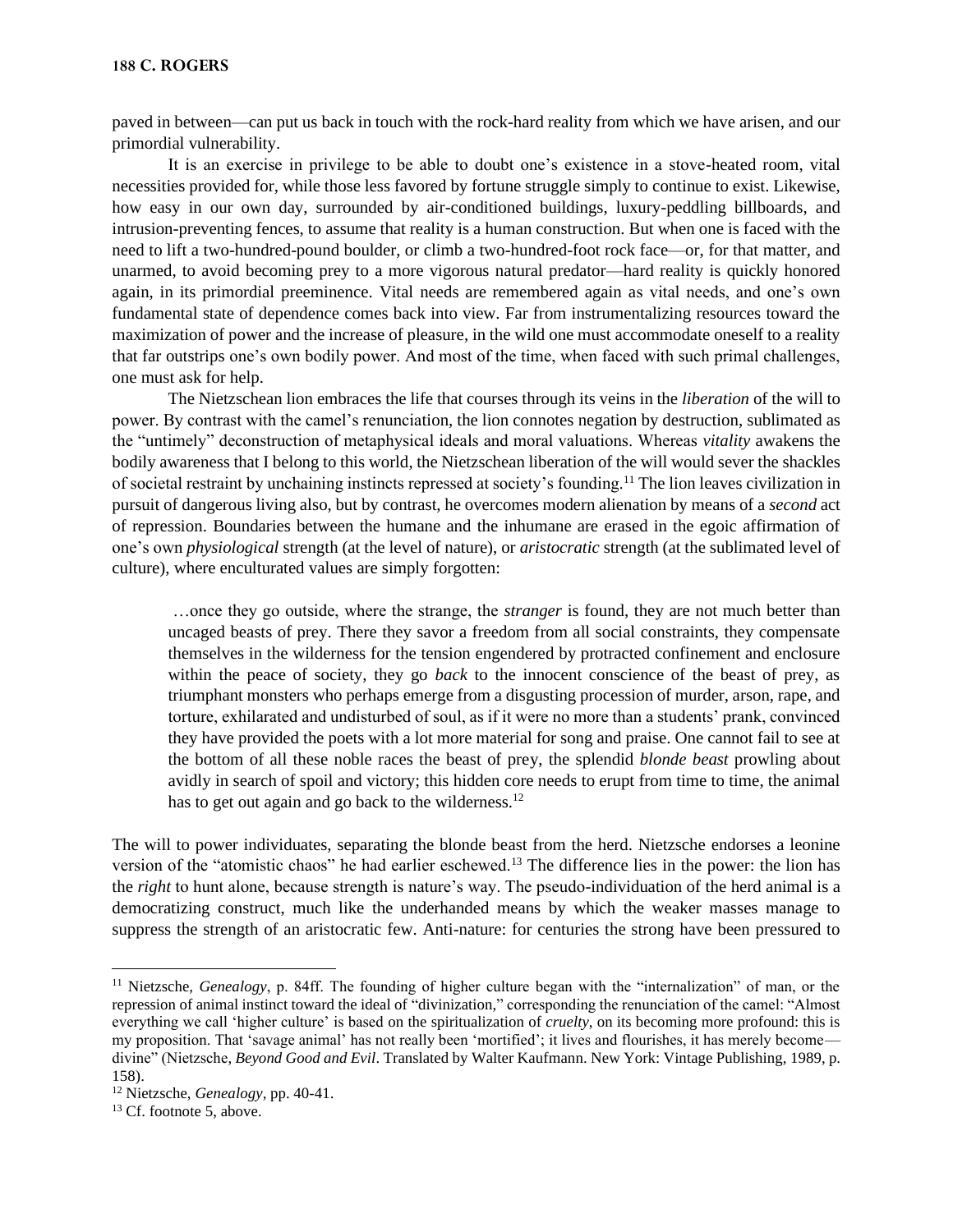apologize for their predatory impulses. But nature's counter to the bad conscience is the "positive faculty of repression," the active drive to forgetfulness.<sup>14</sup> The beast of prey does not apologize for acting according to unconscious impulses. He operates in a state of innocence, beyond good and evil.

Yet for Nietzsche destruction is only the beginning of the end, not the end itself. The lion is a stage on humanity's path toward a higher ideal. In his later work Nietzsche begins to recognize that the scientist has simply replaced the metaphysician as the idealist who dreams of life among the stars, sacrificing himself on the altar of the same fundamental impulse as the metaphysicians of yesteryear: the will to truth. Lab coats are the new clerical garb. Furthermore, scientific inquiry is not free from moral and metaphysical suppositions: the scientist does not ascend by geometrical deduction to an ultimate view of things, *sub specie aeternitatis*. Science labors in the service not only of first principles upon which it depends, and cannot question. It labors also in the service of extra-scientific *values*.

The will must overcome itself. Destruction must give birth to creation. Having escaped the iron cage of civilization, the wanderer gropes toward a new ideal of a more powerful human species. A "return" to the primeval innocence of destruction is counterbalanced by a drive toward procreation, as *the child* points to the future of humankind in its self-overcoming. The philosopher emerges from the womb of suspicion:

Finally, lest what is most important remain unsaid: from such abysses, from such severe illness, also from the illness of severe suspicion, one returns *newborn*, having shed one's skin, more ticklish and malicious, with a more delicate taste for joy, with a more tender tongue for all good things, with merrier senses, joyful with a more dangerous second innocence, more childlike, and at the same time a hundred times subtler than one had ever been before.<sup>15</sup>

Nietzsche's vision of second innocence reintroduces the Dionysiac ideal with which his journey began, supposedly purged of its romanticizing, metaphysical impulses. For Nietzsche that second innocence is a return, after metaphysics, to the childhood of Western civilization, an exaltation of the "superficial," and the worship of appearances.<sup>16</sup> It is the cult of Dionysus resurrected to march again, in relentless procession. It is nature's impersonal fecundity stretching toward countless new beginnings, destroying incessantly what it has created. It is the endless cycle of eternal return, whose end is its beginning.

Both Dionysiac pessimism and melancholic joy endorse an affirmation of life. They share the same tripartite structure, diving headlong into the night of *skepsis* after having parted with a first naïveté of otherworldly, metaphysical faith. Both emerge newborn with clearer vision, taking up into higher synthesis the grim and sober horrors of reality, on the one hand, and a vigorous affirmation of life, on the other. But the essential difference lies in their divergent conceptions of second innocence. We've seen this in the contrast between the affirmation of life as *vitality*, whereby one's bodily belonging and bodily dependences are affirmed as fundamentally good, and the Nietzschean affirmation of life, whereby instincts toward cruelty and destruction are affirmed as necessary and therefore good, according to nature's bestowal.

<sup>14</sup> Nietzsche, *Genealogy*, p. 57.

<sup>15</sup> Nietzsche, *The Gay Science*, p. 7.

<sup>16</sup> "Oh, those Greeks! They knew how to *live*: what is needed for that is to stop bravely at the surface, the fold, the skin; to worship appearance, to believe in shapes, tones, words—in the whole of Olympus of appearance! Those Greeks were superficial—*out of profundity!* And is not this precisely what we are coming back to, we daredevils of the spirit who have climbed the highest and most dangerous peak of current thought and looked around from up there, looked *down* from up there? Are we not just in this respect—Greeks? Worshippers of shapes, tones, words? And therefore—artists?" (ibid., pp. 8-9).